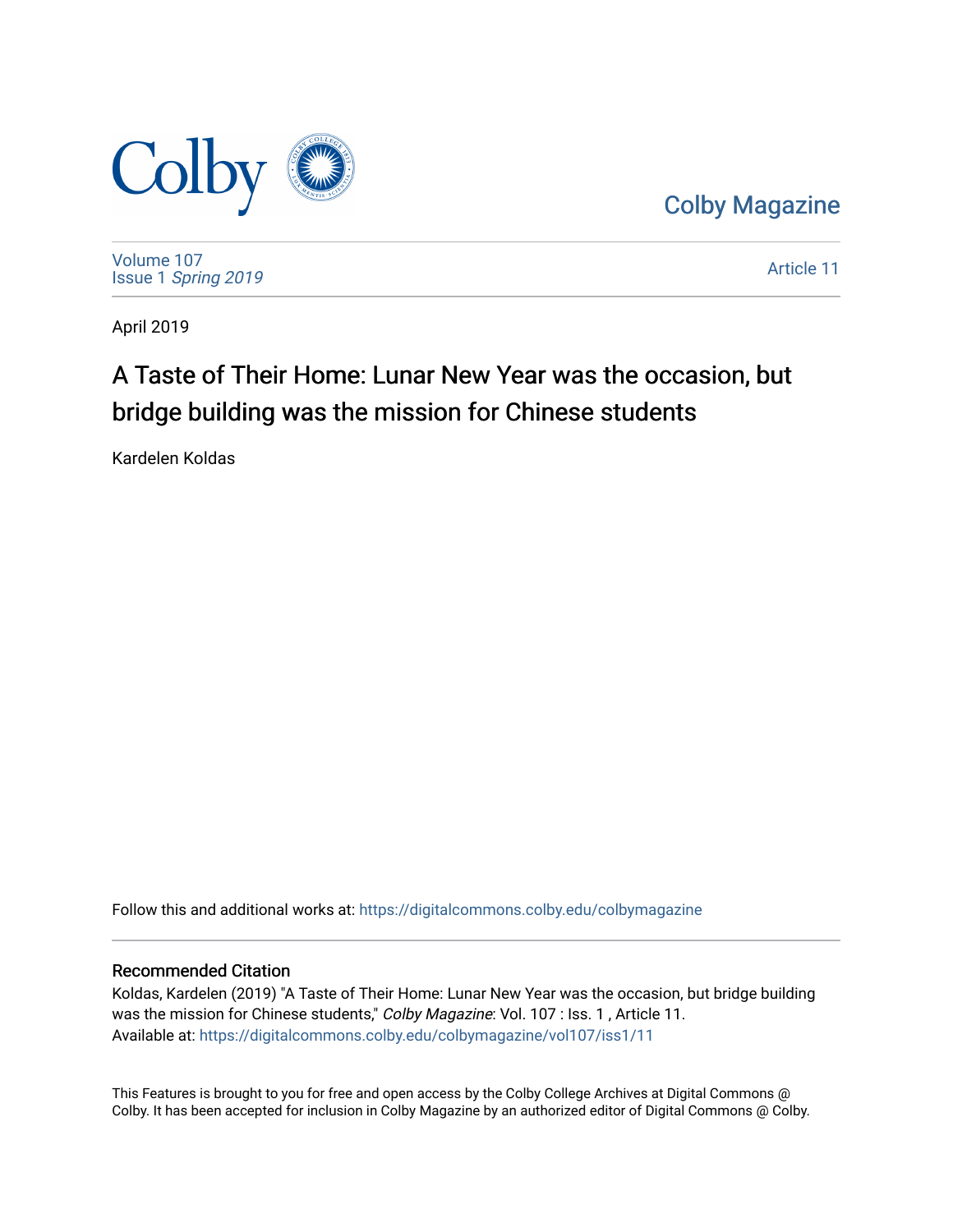

## A TASTE OF THEIR **HOME**

Lunar New Year was the occasion, but bridge building was the mission for Chinese students

By Kardelen Koldas '15

Inside Roberts Dining Hall one night in February, the first to arrive were already filling up their plates with signature Chinese dishes: vegetable egg rolls with plum sauce, sweet rice dumplings with red bean paste, and Sichuan spicy boiled fish. White and red parasols hung above the food. Red lanterns and *fu* (福) signs livened up the walls for good fortune, luck, and happiness. Chinese flags proudly stretched from one column to another.

Said Beijing native Erica Lei '20, "I feel so warm. It's so rare to see so many Chinese students and the whole campus being together."

For Colby's recently established club, Project Pengyou (pronounced "pahngyouh"), it was mission accomplished.

In Mandarin Chinese, *pengyou* (朋 友) means friend. Project Pengyou, a national initiative with almost 100 school chapters, was founded to mobilize U.S.-China bridge builders. This web of friendship extended to Colby with the efforts of two recent graduates, Ling MacLean '18 and

Emily Geske '18. As Asian Americans, they had a unique perspective on both cultures and acted as bridge builders.

Said MacLean: "It was very clear from my freshman year that there's a really big divide between American students and the growing Chinese international student population."

The group, beginning in 2017, wanted to find ways to build community to allow for more cross-cultural exchange and understanding, Geske said. Soon one event followed another. Project Pengyou Day, Lunar New Year, Mid-Autumn Festival, and a sports night, to name a few.

This year's Lunar New Year celebration was a high point.

The rich menu was put together by a Chinese student, Sihang Chen '20, and Dining Services, with Chen's recipes for greater authenticity.

Occasionally, a group of Chinese students sang along with the songs: